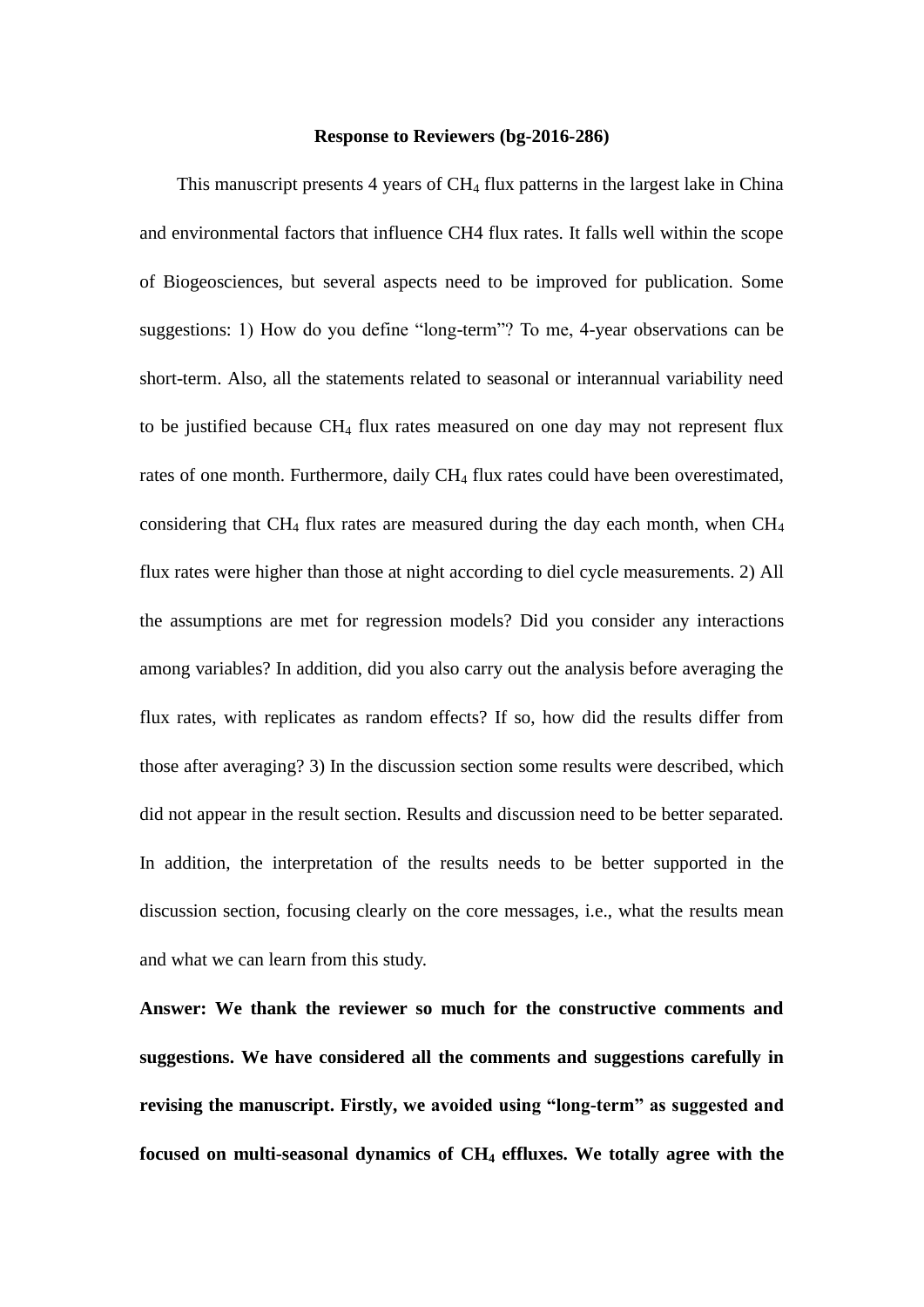**Reviewer that the measured CH<sup>4</sup> effluxes on one day did not represent the mean efflux rate of the month. We used the daily measurements as sampling points to explore the relationships between the CH<sup>4</sup> efflux and environmental variables. We calculated the monthly, seasonal and annual mean CH<sup>4</sup> effluxes using interpolation method (e.g. regression or the random forest model). It is true that most of our measurements were taken during the daytime. However, the daytime**  and nighttime average  $CH_4$  effluxes were not statistically different ( $p = 0.19$ ). **Moreover, we built our statistical models based on the daytime mean efflux and daytime averages of environmental variables and the nighttime efflux was calculated based on the nighttime averages of the same environmental variables. This avoided the overestimation of daily CH<sup>4</sup> efflux. Secondly, we re-analyzed our data for each site and also treated site as a random effect as suggested. As a result, we found that site had no significant effect on the measured CH<sup>4</sup> effluxes over the 4-year period. In the stepwise multiple regressions analyses, the same environmental variables were selected in the final model for each site as for the 3-site average though the coefficients of each variable were slightly different, but**  not statistically significant ( $p > 0.12$ ). The seasonal patterns of  $CH_4$  effluxes at **individual sites were very similar to the seasonal pattern by averaging CH<sup>4</sup> effluxes over the 3 sites. Therefore, we used average values of the 3 sites in our analyses, but we added those information to the result section. Thirdly, we included the interactions among environmental variables in the revised version as suggested (Table 2 in the supplementary material). Finally, we rewrote the**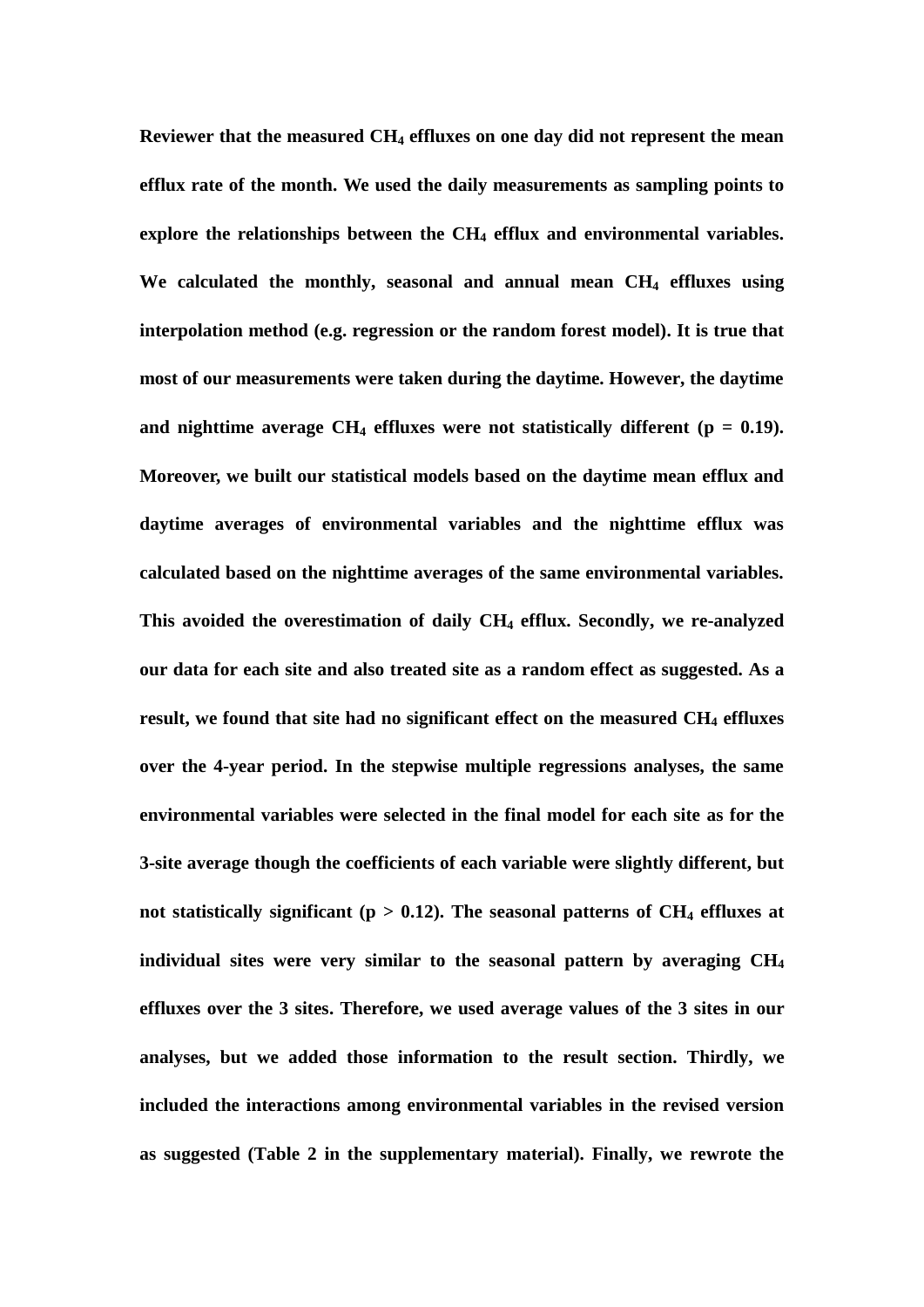**result and discussion sections as suggested to clarify relevant issues.**

1. Line#47-51, there are too few references to represent the minimum and maximum flux rates in lakes, especially given that those references are from lakes in China and Norway only. Also, if such values can be presented with more studies, how would seasonal variations look like in comparison to diurnal ones?

**Answer: We agree with the Reviewer that there are too few studies measuring lake CH4 efflux in the literature and the sampling size and frequency was also different among the limited number of studies (Also see Reviewer #1's comments, specific question 5). Therefore, we deleted the range (maximum and minimum) comparison among lakes and focused on comparing the mean efflux of various lakes in the revised version.** 

**2.** Line#75-78, can you add references for each variable? Line#64-72 well covered the references for each variable, but this section lacks it.

**Answer: We added related references in the method section as suggested in the revised version (Page 4/lines 81-84).**

3. Line#78-82, it sounds like investigating in large lakes is not important. Please rephrase or add some more sentences to justify the importance of this research.

**Answer: We added some sentences and references to emphasize the importance of CH<sup>4</sup> emissions from large lakes as suggested (Page 5/lines 88-91).**

4. Line#86-87, I suggest adding references that describe the previous studies, e.g. Liu et al. (2013).

**Answer: Thanks for your suggestion. We added references to describe the**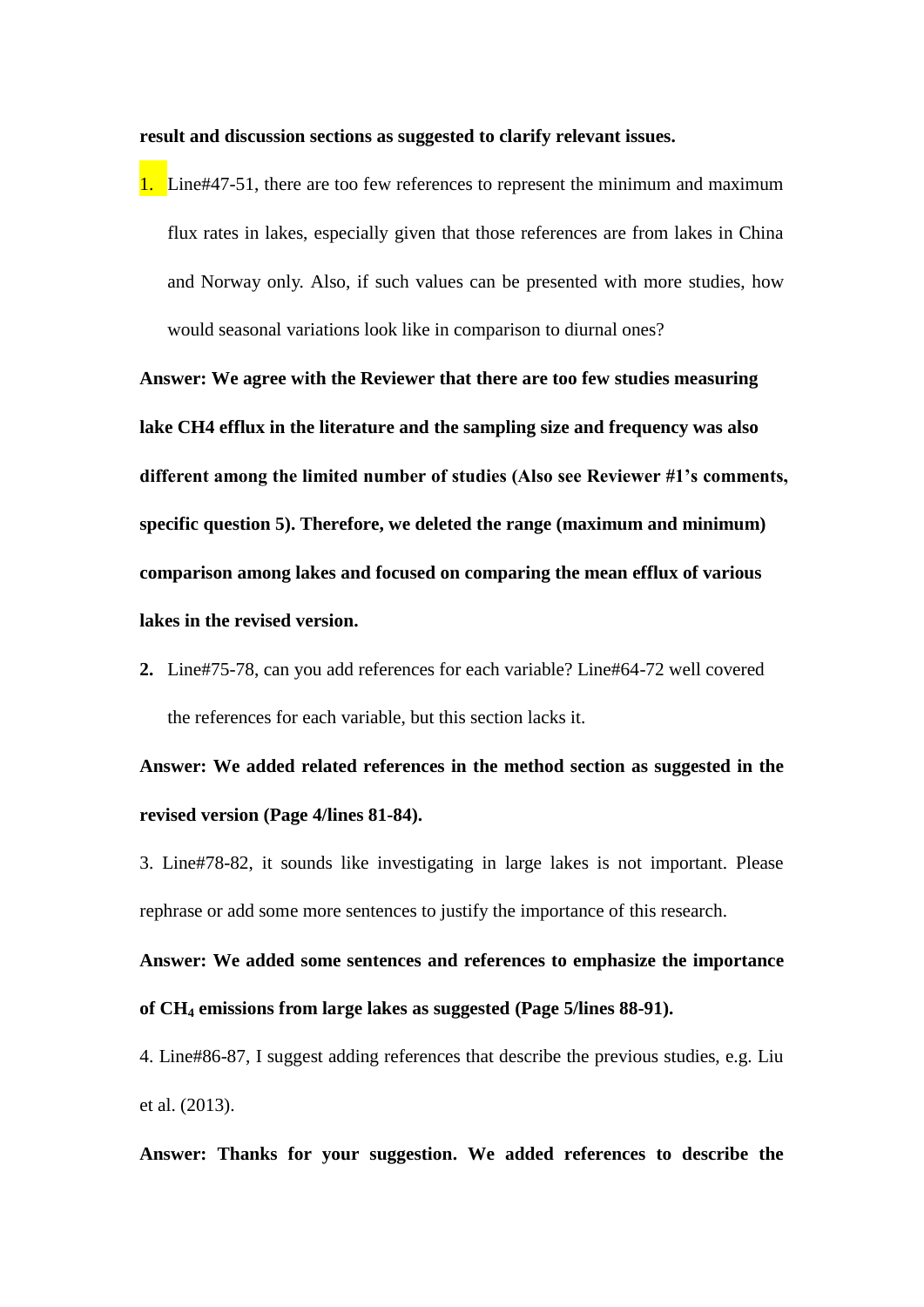#### **previous studies in the revised version (Page 5/ lines 97-102).**

5. Line#109, what are the species names of Carex?

**Answer: The species name of Carex in Poyang Lake is Carex cinerascens Kükenth and Carexargyi Levl.etVant. We added the species scientific names in the revised version (Page 7/ lines 123-124).**

6. Line#128-146, this section can be written more concisely.

#### **Answer: We rewrote this section as suggested in the revised version.**

7. Line#166, can decreases in CH<sup>4</sup> concentrations right after ebullition events be solely explained by diffusion back to lake water? If  $CH<sub>4</sub>$  molecules were diffused back to the lake water, partial pressure of  $CH<sub>4</sub>$  inside the chamber should be very high, inhibiting further emission from lake water to chamber. Can they be partially from  $i$ irregular air mixing inside the chamber, which results in errors in  $CH_4$  concentrations? Then, the current method for calculating flux rates needs to be reconsidered.

**Answer: We speculate that the short-term decrease or leveling-off of CH<sup>4</sup> concentration inside the chamber after ebullition was mainly caused by the back diffusion of CH<sup>4</sup> to surface water due to the high CH<sup>4</sup> concentration in the bubbles. This back-diffusion phenomenon has been evidenced for CH<sup>4</sup> efflux over water surfaces (Varadharajan et al., 2010; Wik et al., 2013). The ebullition suddenly increased CH<sup>4</sup> concentration, and thus partial pressure of CH4, in the chamber headspace, which reversed the normal CH<sup>4</sup> diffusion gradient between surface water and chamber space. We do not think irregular mixing is the main cause in the current study because we had a mixing fan running in each chamber**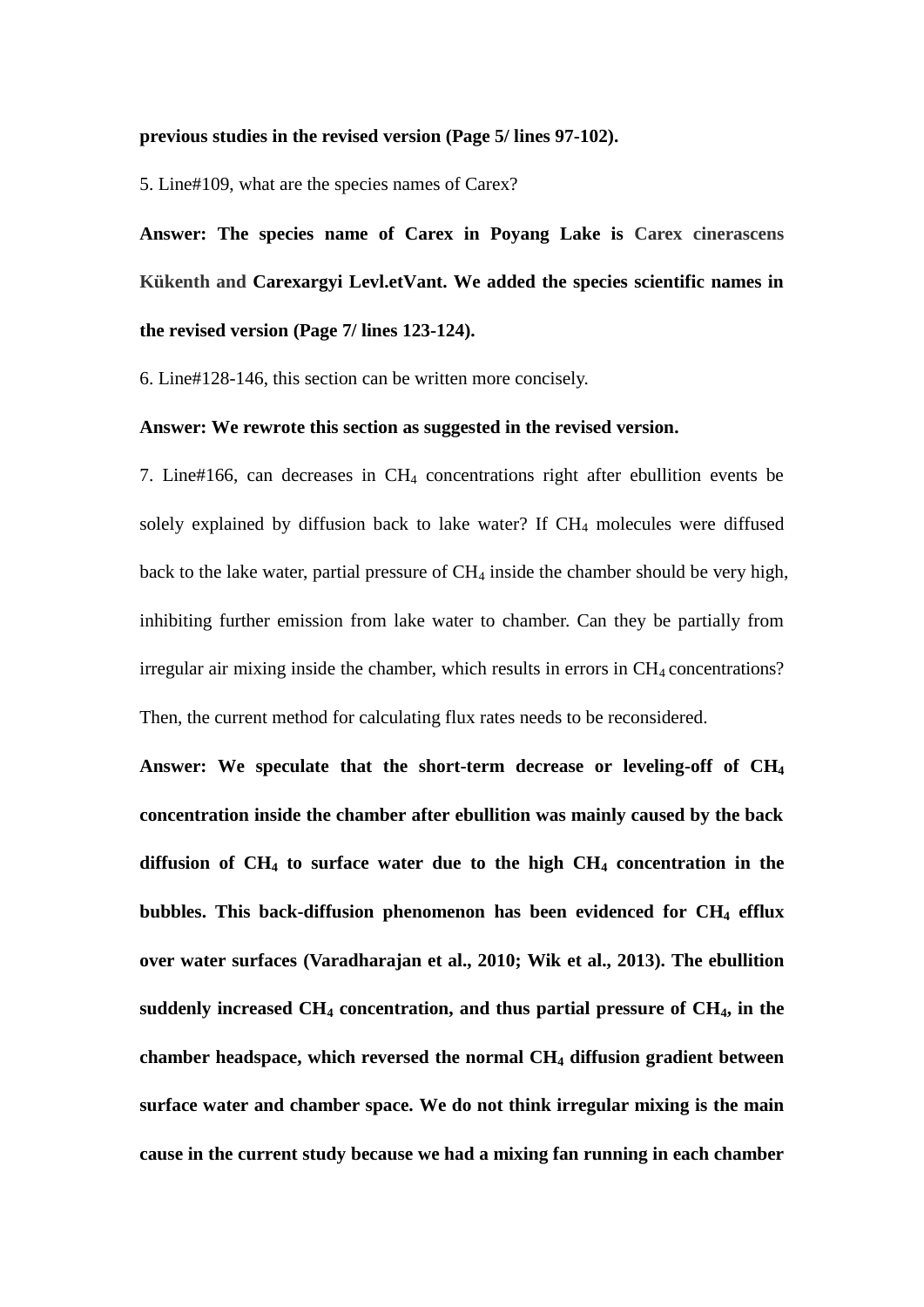#### **during the whole period of measurement.**

**8.** Line#167-182, this section is confusing. It can be written clearly and concisely.

#### **Answer: We rewrote this section more clearly and concisely as suggested.**

9. Line#200, were water and sediment samples collected at three sampling points for flux measurements? The paragraph from line#229 can be given in a Table.

**Answer: Yes, we collected water and sediment samples at each of the three sampling sites when taking flux measurements. We added a table (Table 1) to the supplementary material section in the revised version as suggested.**

10. Line#241, T test *→* t-test

## **Answer: Thank you for pointing out the typo. We changed "T test" to t-test as suggested.**

11. Line#242, flux rates are measured three times per season and they may not well represent flux rates of one season of the year. Then, can deviation of these three values be used to quantify interannual variability?

**Answer: We agree that 3 measurements in a season for a given year are not enough to represent the seasonal mean CH4 efflux due to the high temporal variation of the efflux. In the current study, we used 4-year data to compare the seasonal variations, which means 12 data points for each season. We changed the values in Table 1 accordingly by using 12 data points to calculate the seasonal mean effluxes in the revised version (Page 40). For quantifying inter-annual variability we have to interpolate the measured CH<sup>4</sup> effluxes to annual efflux through modeling approach. The details of the modeling work were presented in**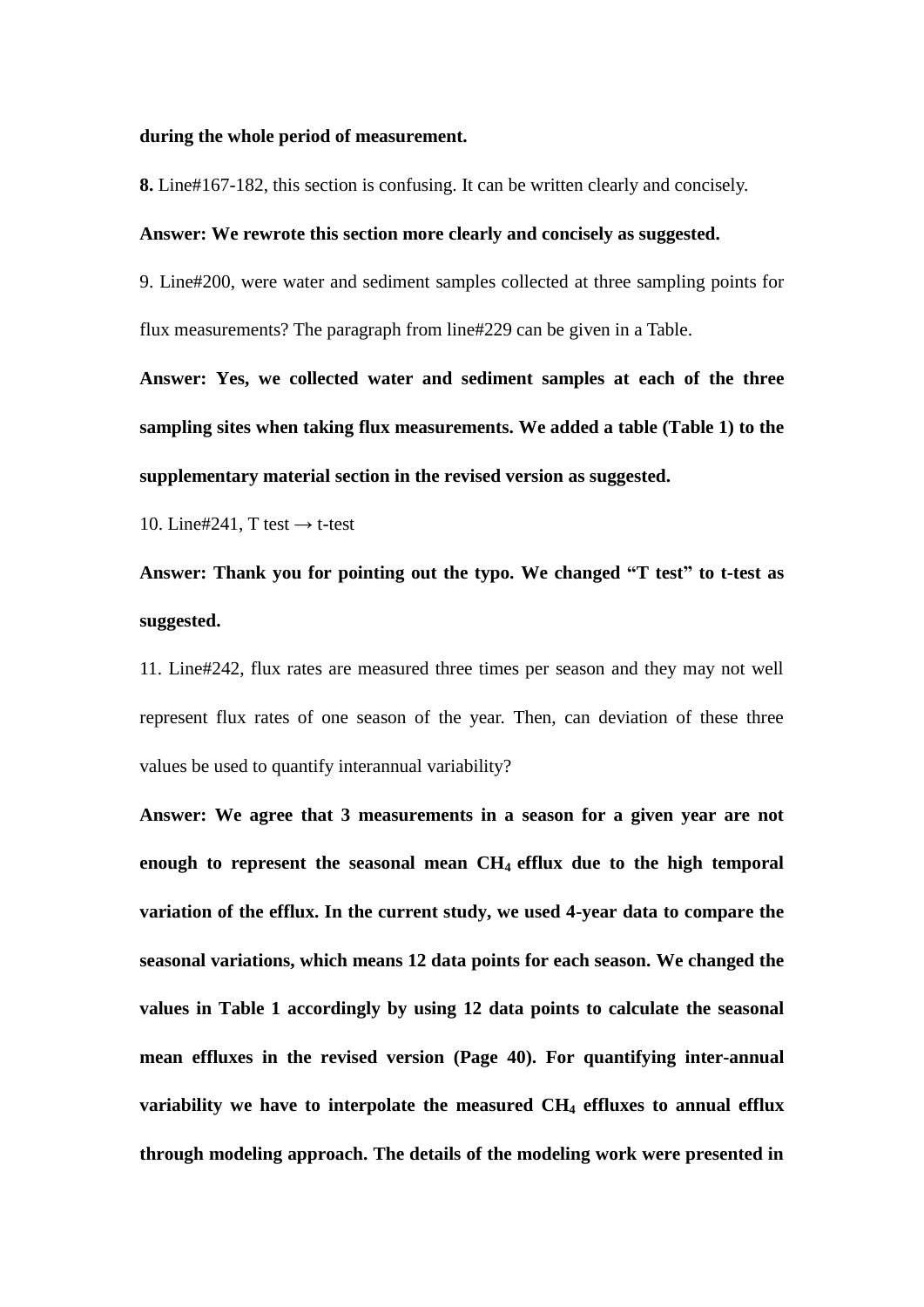**another paper (Liu et al. 2016, in review). We used the model results to compare the inter-annual, seasonal, and diurnal variabilities of CH<sup>4</sup> efflux in the Poyang Lake.**

12. Line#247, please write what b represents in the equation.

**Answer: Thank you for your suggestion. Here b is the exponent of the exponential function between CH<sup>4</sup> efflux and sediment temperature. We added it to the text in the revised version (Page 13/lines 274-275).**

13. Line#278, what do you mean by "inconsistent and obvious"?

#### **Answer: This is a typo. We fixed it in the revised version (Page 13/line 310).**

14. Line#309-331, this part can be written more concisely.

#### **Answer: Rewritten as suggested.**

15. Line#331-332, sentences of this paragraph do not support this conclusion.

#### **Answer: We deleted the concluding sentence.**

16. Line#335, here again, can the absolute values be compared with a few references, which are probably based on different observation periods?

**Answer: We agree that comparing the extreme values (minimum and maximum) among different lakes is not much meaningful. So, we deleted the relevant text and focused on comparing diurnal patterns.** 

17. Line#338-342, a larger number of data points can produce wider range of values.

#### **Answer: See answers to question #16.**

**18.** Line#345-356, possible explanations can be added, such as potential drivers that can affect diel CH4 flux patterns and their variations (if measured).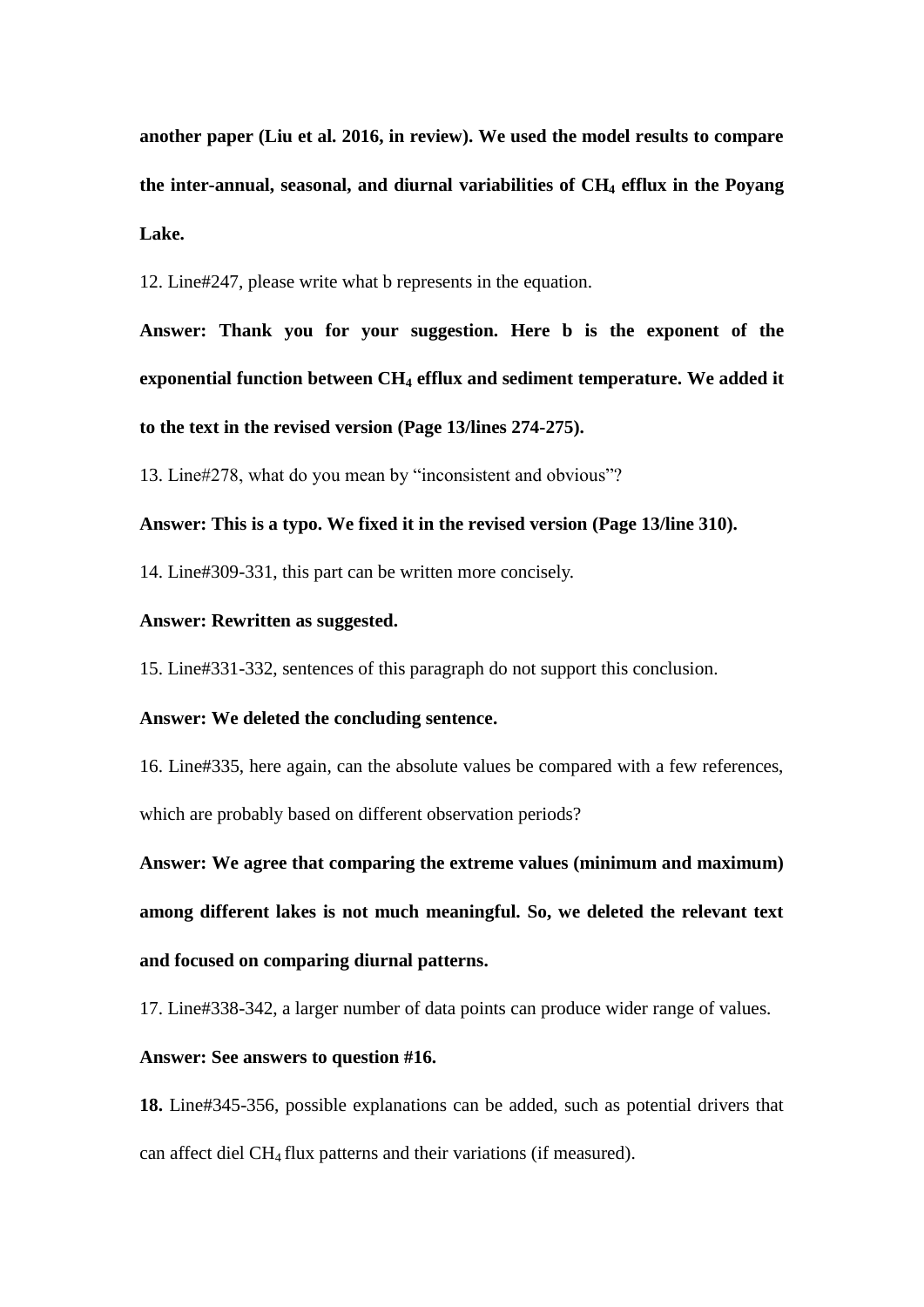## **Answer: Wind speed strongly influenced diel CH<sup>4</sup> efflux variations in our study. We discussed this point in the 4.3 section.**

19. 4.2 CH<sup>4</sup> effluxes in summer, this section contains a lot of new results, which were not presented in the result section. Also, some sentences describe very detailed information from other studies, which hinders the main focus of the paragraph.

## **Answer: We moved them to the "Results" section and rewrote the discussion by focusing on our own results.**

20. 4.3 Timescale dependence of wind, substrate availability, and temperature effects on CH4 effluxes, here again, a lot of new results are reported, such as line#410-414, line#436-451, line#457-461 (repetition from result section), and line#462-468.

**Answer: Again, we moved the results to the "Results" section and rewrote the discussion accordingly.**

21. Line#473-475, considering uncertainties related to infrequent measurements (CH<sup>4</sup> efflux rates measured on one day may not represent the mean rates of that month), this kind of statement needs to be corrected.

**Answer: According to our model-based interpolation we found that July had the maximum monthly efflux, while January had the minimum. This conclusion is coincidently in line with the 4-year measurements though we had only 4-day measurements in each month. Therefore, we think that the conclusion still holds.**  22. Table 3, can you add the observation period of each study for better comparison? Also, sorting the rows by lake size and climate would make this Table easier to read.

#### **Answer: Great idea! We added the observation period of each study and sorted**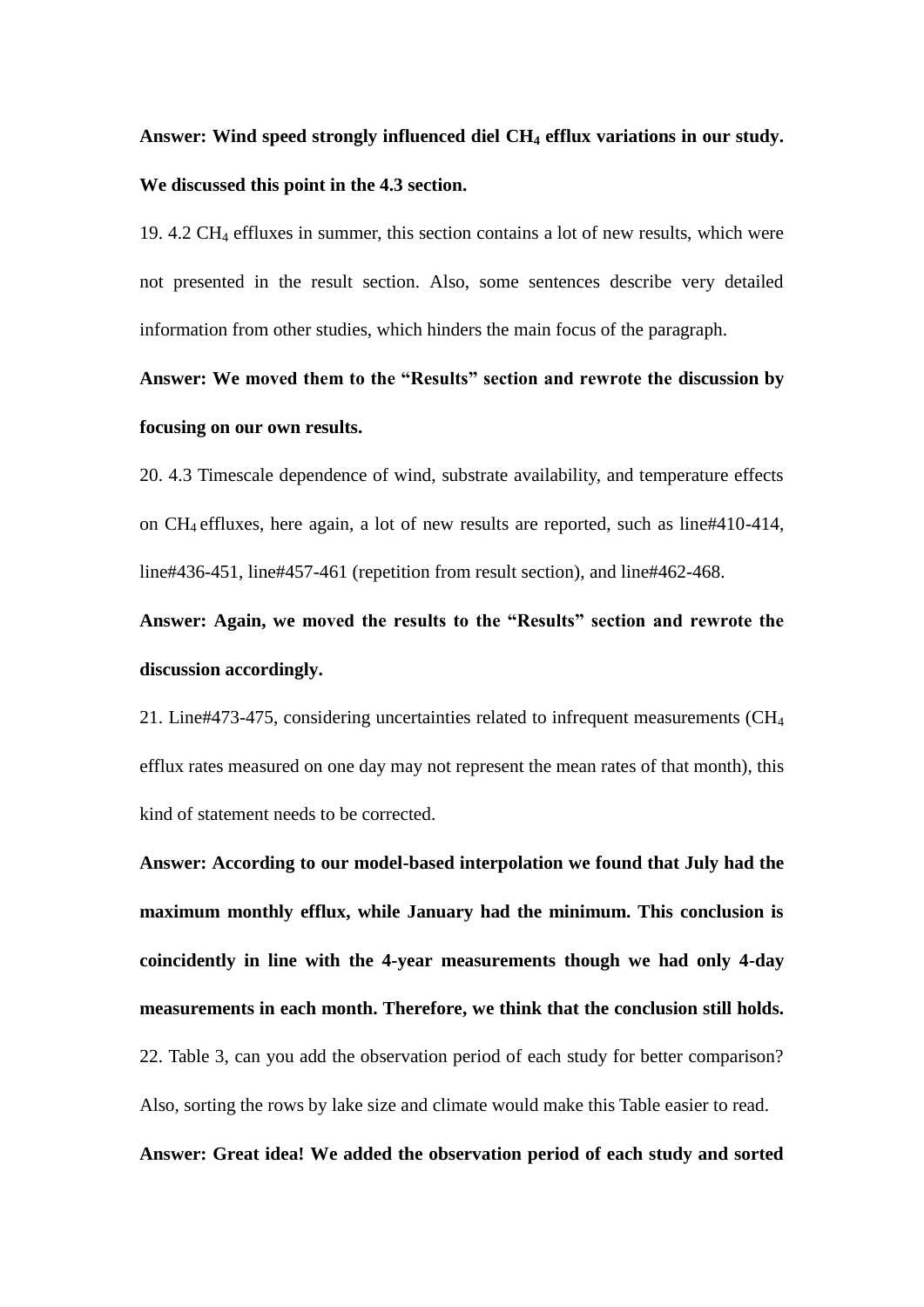### **the rows by lake size in the revised version.**

23. Figure 3 and 4, can you add error bars from spatial variability?

# **Answer: We added errors bars from spatial variability for Figure 3 and 4 as**

**suggested in the revised version.**